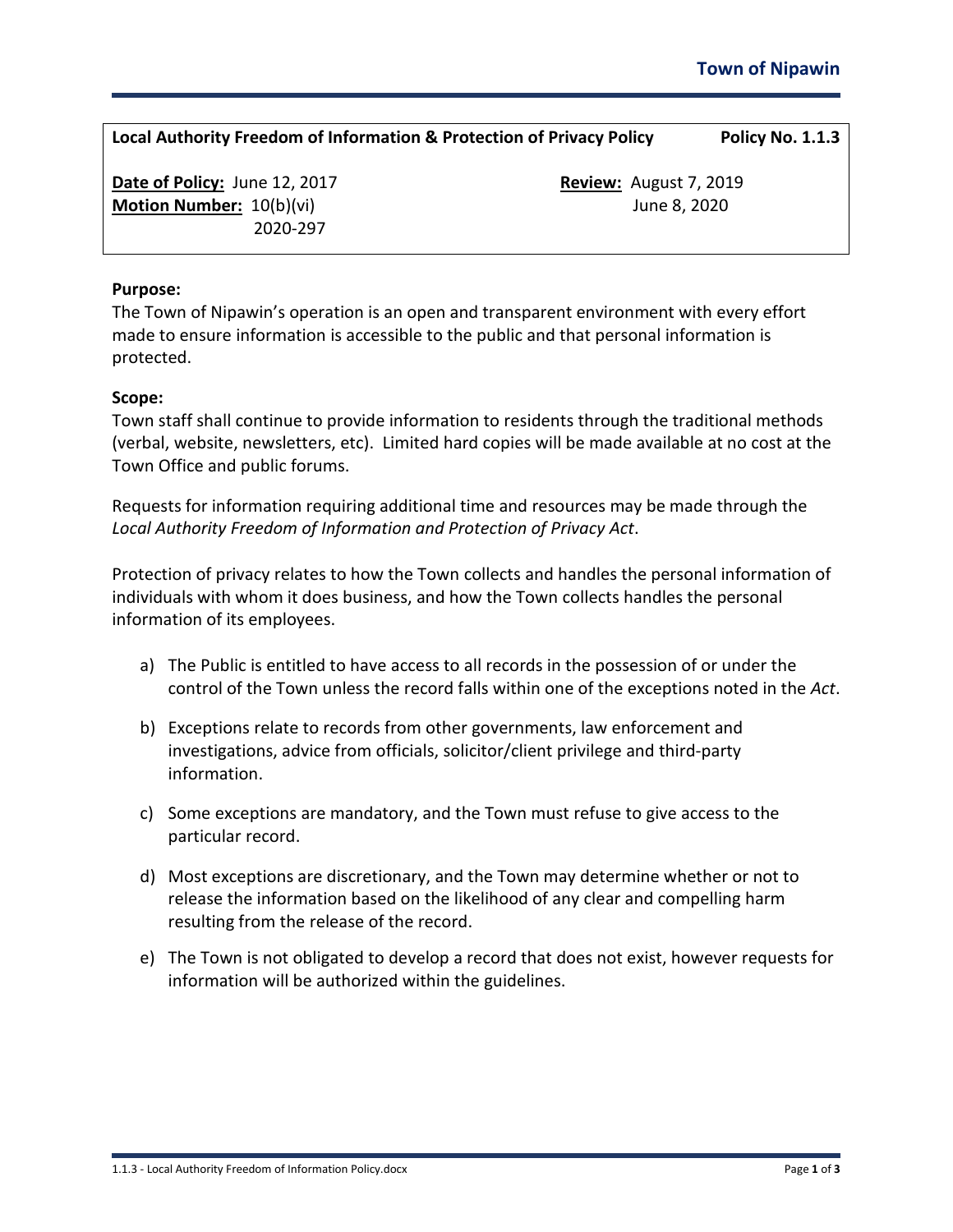## **Policy:**

**Fees for Services** (*In accordance with the Act):*

- a) An application fee of \$25.00 is payable at the time an application is made.
- b) Most requests take approximately 30 minutes of time searching for the record and preparing it for disclosure, which shall be included in the \$25.00 application fee. Where time in excess of 30 minutes is spent in searching for a record requested by an applicant or in preparing it for disclosure, a fee of \$15.00 shall be charged for each half-hour or portion thereof.
- c) The following fees are payable upon receipt of the information:

| Photocopies:       | $$0.25$ per page |
|--------------------|------------------|
| Computer printout: | \$0.25 per page; |

- d) If it is estimated that the fees will be in excess of \$50.00, the applicant must be notified of the estimated amount and must authorize proceeding with the request.
- e) The charge for information shall be at the discretion of the Town of Nipawin's Chief Administrative Officer (the "CAO").
- f) All information requests are to be handwritten and signed, with a separate request for each document requested.
- g) Hard copies only shall be picked up at the Town Office copies will not be provided by email, mail or fax.
- h) Should the requestor not be willing to pay for copies, then the Town shall provide space at the office for the applicant to review the requested document(s) while in the presence of a designated employee.

## **Information shall be provided within a reasonable time:**

All requests for information must be responded to within 30 days by;

- a) Providing the requested information; or
- b) If, due to extenuating circumstances, it will take a further period of time, a provision for an extension of up to 60 days may be required. The individual requesting the information shall be advised of the extension required;
- c) If the access to information request is refused, the Town must advise the applicant of the reason for the refusal.